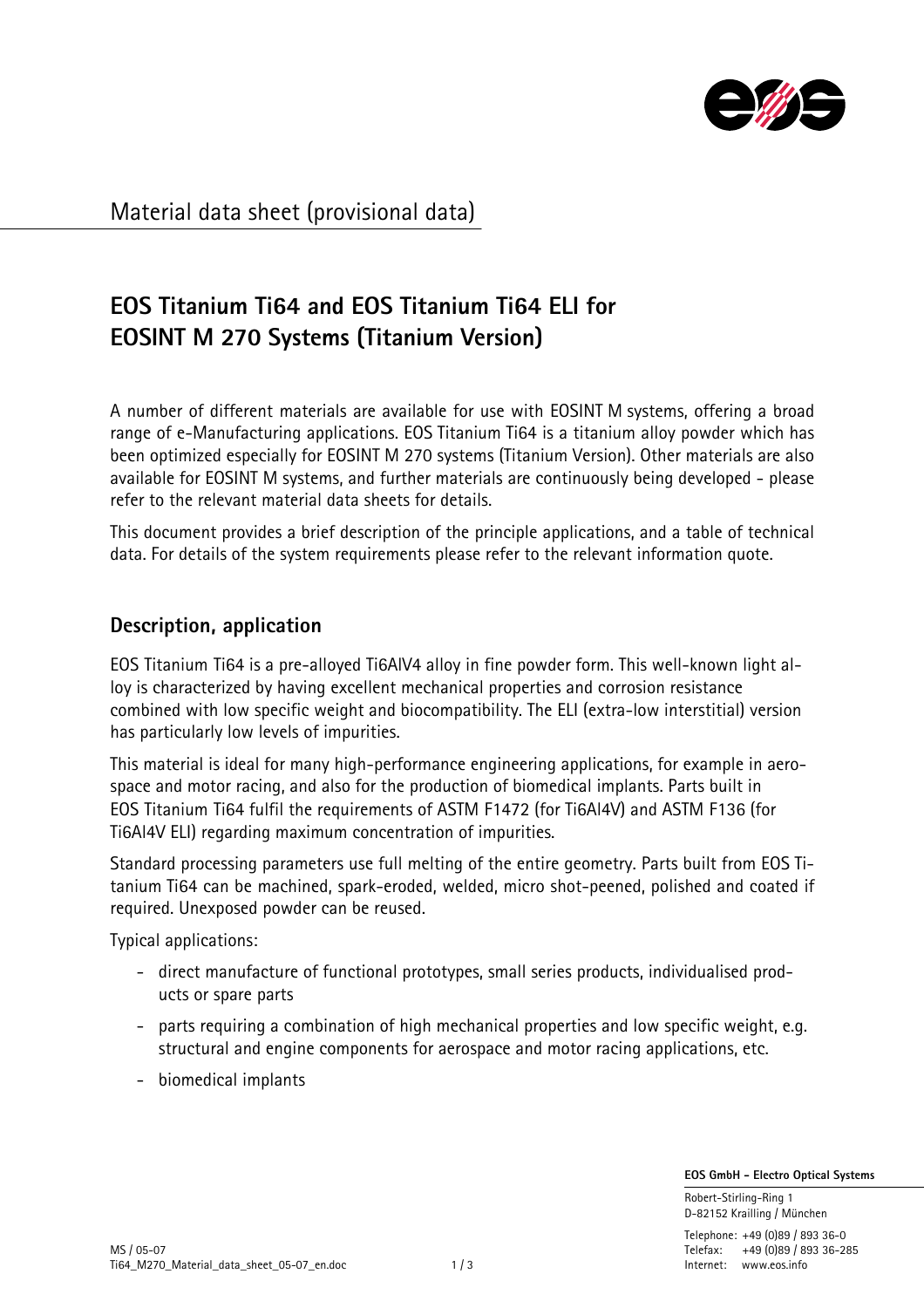

# Material data sheet (provisional data)

### **Technical data**

#### **General process and geometric data**

| Minimum recommended layer thickness                     | $30 \mu m$<br>$1.2$ mil                                               |
|---------------------------------------------------------|-----------------------------------------------------------------------|
| Min. wall thickness [1]                                 | $0.3 - 0.4$ mm<br>$8 - 20$ mil                                        |
| Surface roughness (as built)                            | $R_a$ 9 - 14 µm, $R_z$ 50 - 90 µm<br>Ra 0.36 - 0.56, Rz 2.0 - 3.6 mil |
| Volume rate with standard parameters (full density) [2] | 1.2 mm $3/s$<br>$0.26$ in <sup>3</sup> /h                             |

[1] Mechanical stability is dependent on geometry (wall height etc.) and application

[2] Volume rate is a measure of build speed during laser exposure. The total build speed depends on the average volume rate, the recoating time (related to the number of layers) and other factors such as DMLS-Start settings.

### **Physical and chemical properties of parts**

| Material composition                      | Al $(5.5 - 6.5\% )$                                    |  |
|-------------------------------------------|--------------------------------------------------------|--|
|                                           | $V$ (3.5 – 4.5 %)<br>$0 < 2000$ ppm (ELI $< 1500$ ppm) |  |
|                                           |                                                        |  |
|                                           | $N < 500$ ppm                                          |  |
|                                           | $C < 800$ ppm                                          |  |
|                                           | $H < 120$ ppm                                          |  |
|                                           | $Fe < 2500$ ppm                                        |  |
|                                           | Ti Balance                                             |  |
| Relative density with standard parameters | approx. 100 %                                          |  |
| Density with standard parameters          | 4.43 $q/cm3$                                           |  |
|                                           | $0.160$ lb/in <sup>3</sup>                             |  |